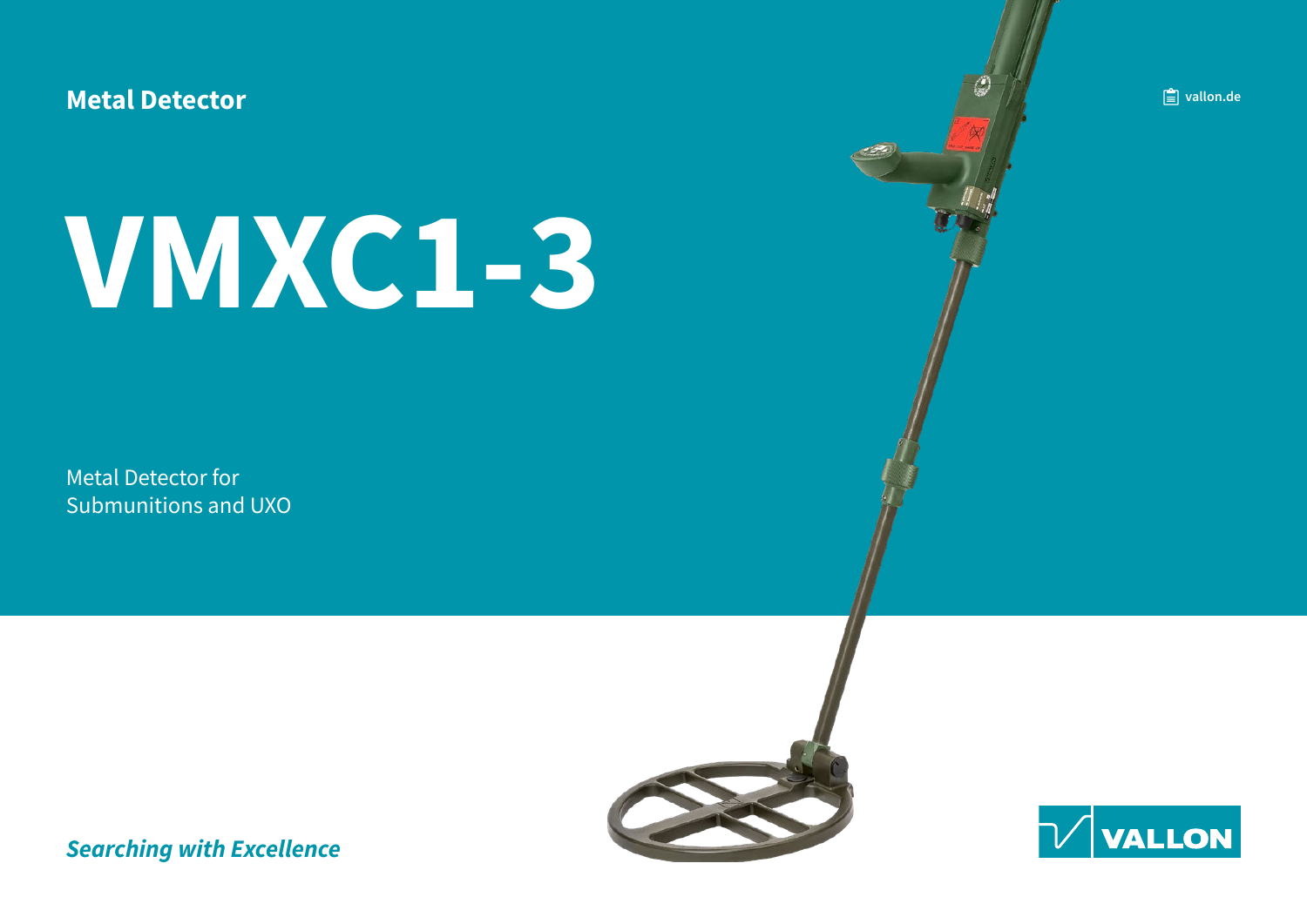### **VMXC1-3 - Metal Detector**

### Metal Detector for Submunitions and UXO

The VMXC1-3 UXO detector has been developed specifically for the detection of relatively large objects containing metal, such as submunition, grenades and shells.

The special VALLON UXO firmware provides the basis for use in this demanding field of application. This supports the discrimination of ferrous from non-ferrous metal.

The well-balanced mechanical design ensures low-fatigue work, even during assignments lasting several hours. The VMXC1-3 is especially well-suited to work in very lateritic mineralized soils that trigger too many false alarms for magnetometers.

- ◆ Optimized ergonomics for long-term operation in humanitarian and military ordnance removal
- $\checkmark$  VALLON UXO Optimization
- $\sqrt{\phantom{a}}$  Differentiating ferrous and non-ferrous metals
- **figh-efficiency soil compensation**  $\checkmark$
- **i**Easily noticeable alarm indication (audio/visual/vibration)
- **★** Button operated pinpoint function

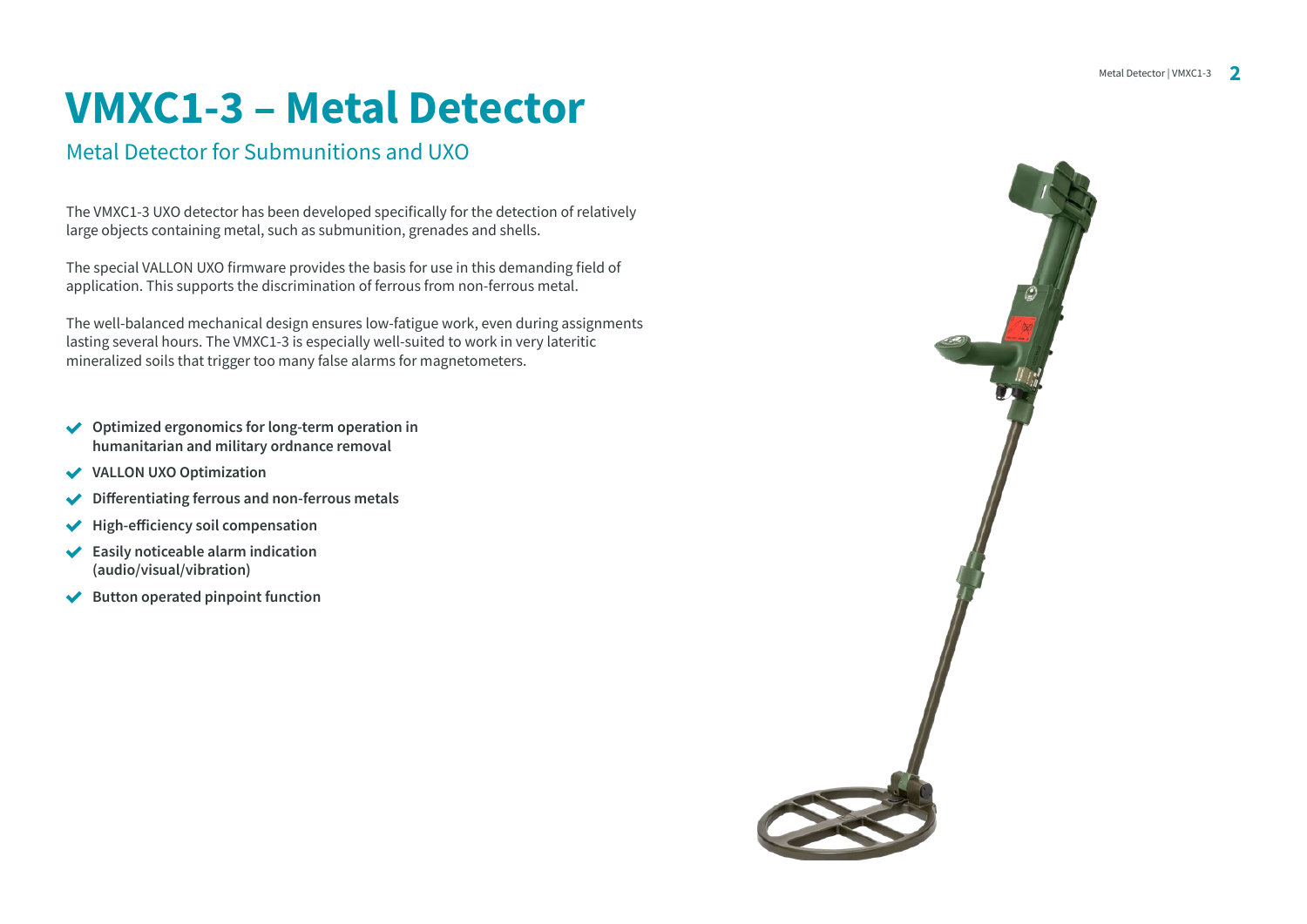### **VMXC1-3 - Data Sheet**

**Technical Data and Features** 

### **FEATURES PEATURES**

| Sensor                                             | Active search coil<br>UXO search coil, Ø 30 cm (Ø 11.81 in) – Standard<br>UXO search coil, Ø 61 cm (Ø 23.62 in)                                                                                                                                            |
|----------------------------------------------------|------------------------------------------------------------------------------------------------------------------------------------------------------------------------------------------------------------------------------------------------------------|
| Alarm signal                                       | Visual (LED)/audio/vibration                                                                                                                                                                                                                               |
| Watertight                                         | $IP68$ , 4 m $(1 h at 20^{\circ}C)$                                                                                                                                                                                                                        |
| Dimensions*                                        | Backpack - Standard<br>53 x 32 x 15.5 cm (20.87 x 12.60 x 5.90 in)<br>Case<br>65 x 50 x 25 cm (25.59 x 19.68 x 9.84 in)<br>*Tolerance $\pm$ 3 %                                                                                                            |
| <b>Ambient conditions</b>                          | In accordance with MII-STD-810F<br>(F501.4-I, II, F502.4-I, II, F503.4-I, F506.4-III, F512.4-II, F516.5-IV)                                                                                                                                                |
| Weight*                                            | Detector with/without standard battery<br>2.7 kg (5.95 lbs) / 2.3 kg (5.07 lbs)<br>Basic package - Detector in backpack including<br>standard scope of delivery<br>4.2 kg (9.25 lbs)<br>Basic package in case<br>11.4 kg (25.13 lbs)<br>$*Tolerance + 10%$ |
| Disposable/<br>rechargeable battery                | 3 x Mono LR20 1.5 V alkaline battery - Standard<br>3 x Mono HR20 1.2 V NiMH rechargeable battery                                                                                                                                                           |
| Disposable/rechargeable<br>battery operating time* | Alkaline batteries: About 25 h<br>NiMH rechargeable batteries (10,000 mAh): About 28 h<br>*Ambient temperature of about 20 °C, LR20: Varta Industrial,<br>HR20: NiMH rechargeable batteries.                                                               |

Exchangeable search coil

Automatic soil compensation for an effective false alarm reduction in mineralized soils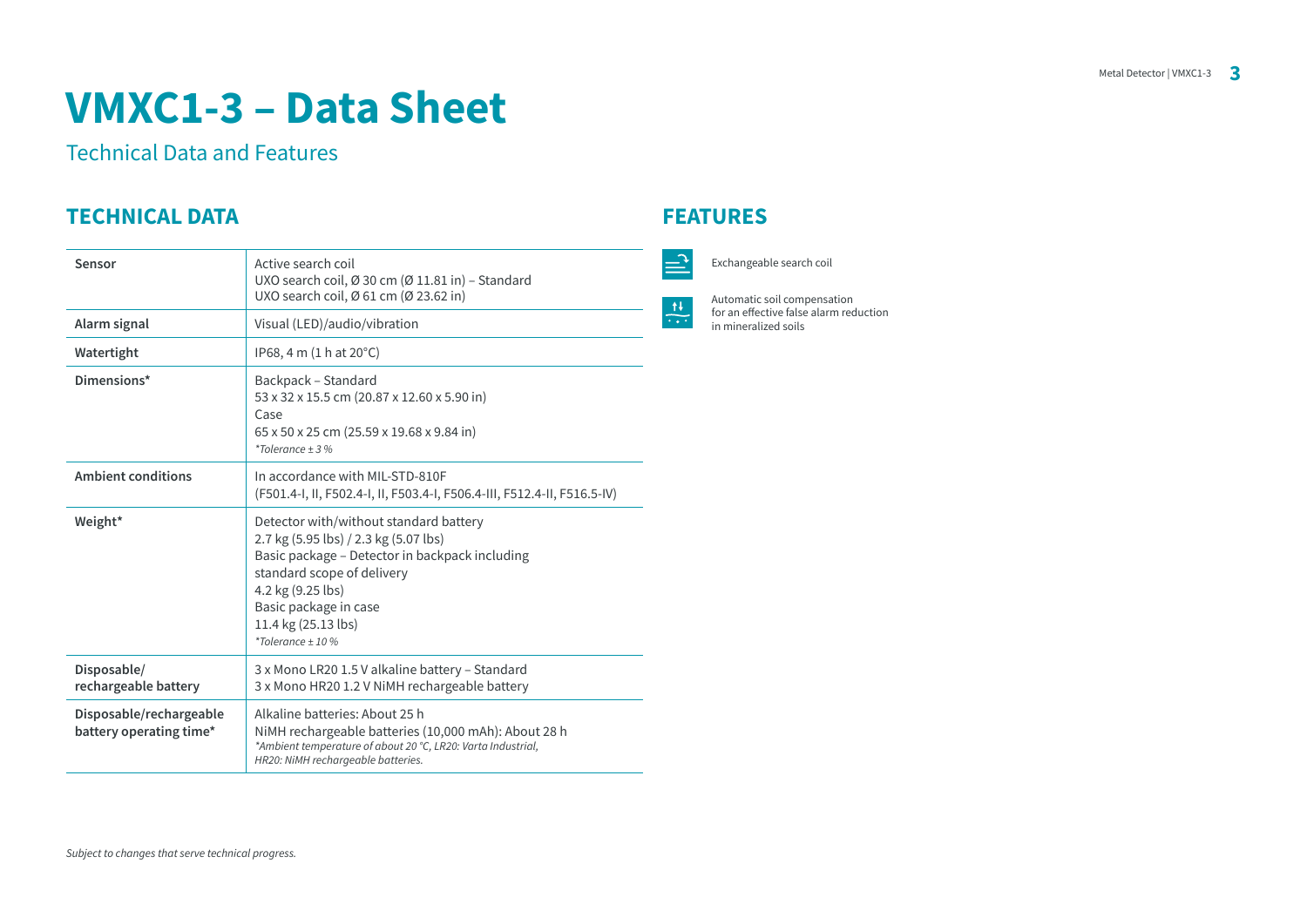## **Scope of Delivery VMXC1-3**

Basic package | Item No. 2002530411







**Field manual VMXC1-3 1200200009** .htm













**Backpack packing sketch VMXC1-3** 2002530010



Test piece "non-ferrous" 1228 .nov. 2902530018



**Alkaline battery 1.5 V Mono LR20, e 3** Item No. 5910001006S3

|     | <b>VIVALLON</b>                         |
|-----|-----------------------------------------|
| . . |                                         |
|     | $\overline{\phantom{a}}$                |
|     | $\overline{\phantom{a}}$<br>$\cdot$ $-$ |
|     | . ____                                  |
|     | . —<br>-<br>$\cdot$ $ -$                |
|     | $\overline{\phantom{a}}$                |

**Operation manual VMXC1-3** Item No. 2902530008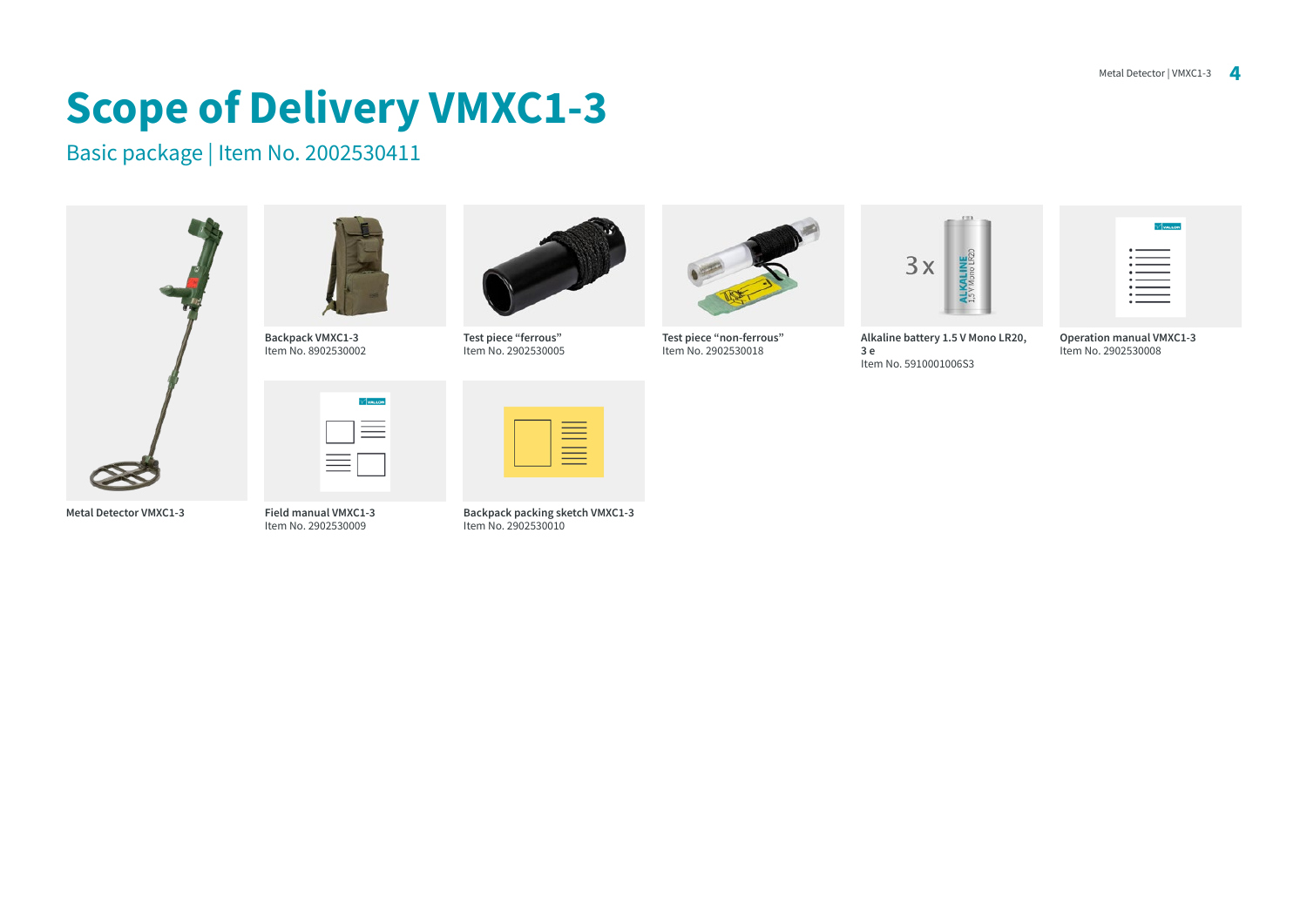### **Accessories**

#### Metal Detector VMXC1-3



Case VMXC1-1 Item No. 2802530003



**Headset adapter 6 Pole.** 3rd generation Item No. 2909990751



**External battery charger** 100-240V/50-60Hz, 12V Item No. 2909990847

Search coil VMH3CS/VMXC1, oval Item No. 2902360101



**UXO** search coil, Ø 61 cm Item No. 2902360111



**Alkaline battery 1.5 V Mono LR200** Item No. 5910001006



**Bag UXO search coil large, olive** Item No. 8702360002



**Universal case UXO search coil large** 12802530001



**1-1VMXC/CS3VMH1/VMC Headset** 1tem No. 2909990571



**Rechargeable battery NiMH 1.2 V** Mono HR20/10.000 mAh Item No. 5920001006



**Rechargeable battery NiMH 1.2 V** Mono HR20/10.000 mAh, 3 ea. Item No. 5920001006S3

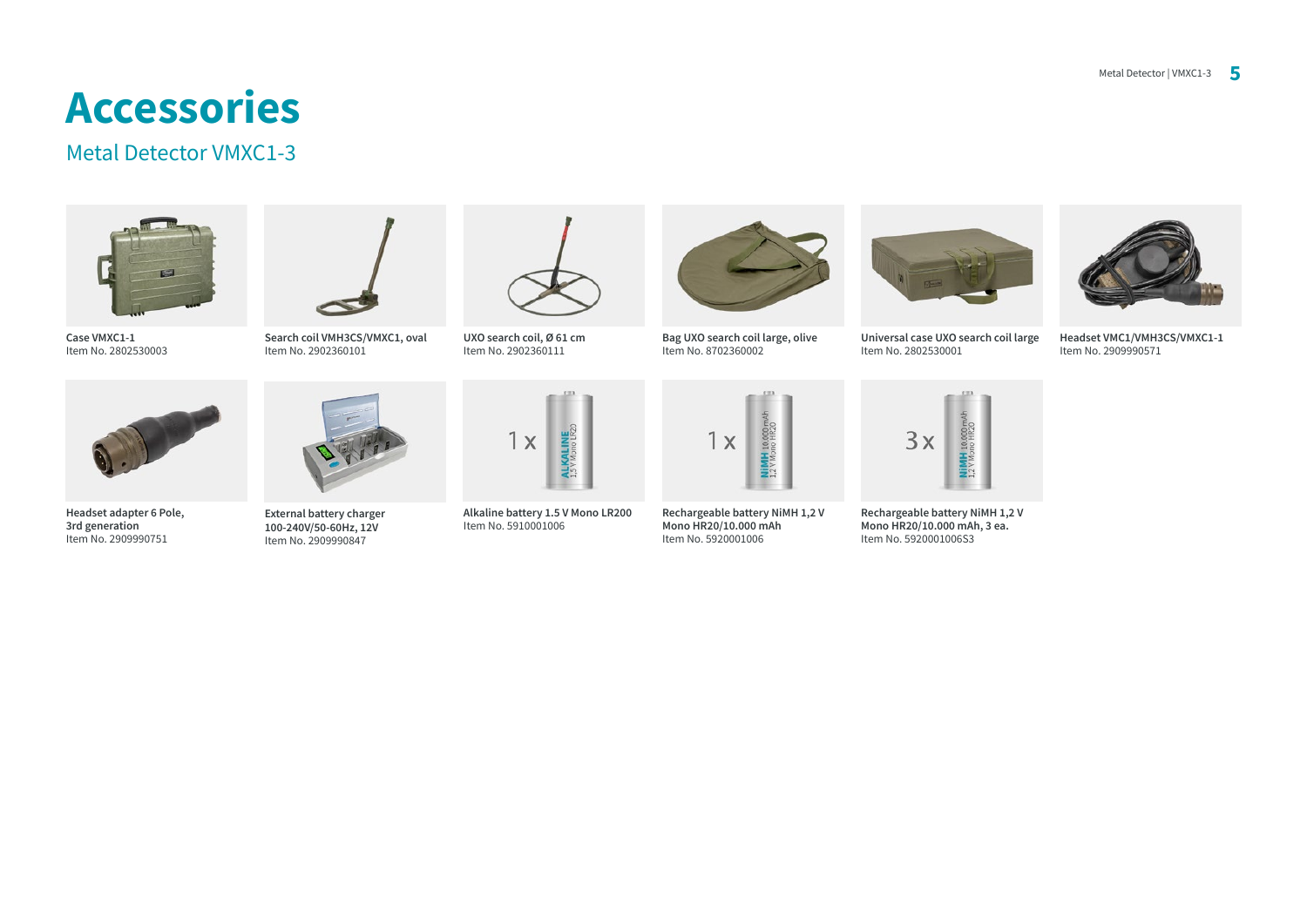### **VALLON - A strong Partner**

#### Experience is irreplaceable

As a family-run business from Eningen in Germany we became a global player within the field of explosive ordnance detection and the assessment of contaminated sites. All our activities focus on providing our customers with the best product for the respective application.

### **GUIDANCE**

From the initial contact to the selection of the optimal detector system and to the point of the professional start of operation - VALLON accompanies the complete process and supports you in a competent and professional manner.

### **DETECTORS**

Our product portfolio includes efficient solutions for detecting mines, improvised explosive devices  $(IEDs)$  and unexploded ordnance  $(UXO)$  – for the use on land, underwater and in boreholes.

### **SOFTWARE**

With the EVA4mobile® and the EVA4ALL® VALLON offers powerful software for data acquisition, evaluation and documentation. The firmware of VALLONs fourth generation of metal detectors is subject to continuous further development and can be adapted to satisfy specific customer .requirements

### **TRAINING**

In order to optimally prepare the user for their daily work VALLON offers custom-tailored training. The training courses can take place upon agreement on site or directly at VALLON in Eningen, Germany.